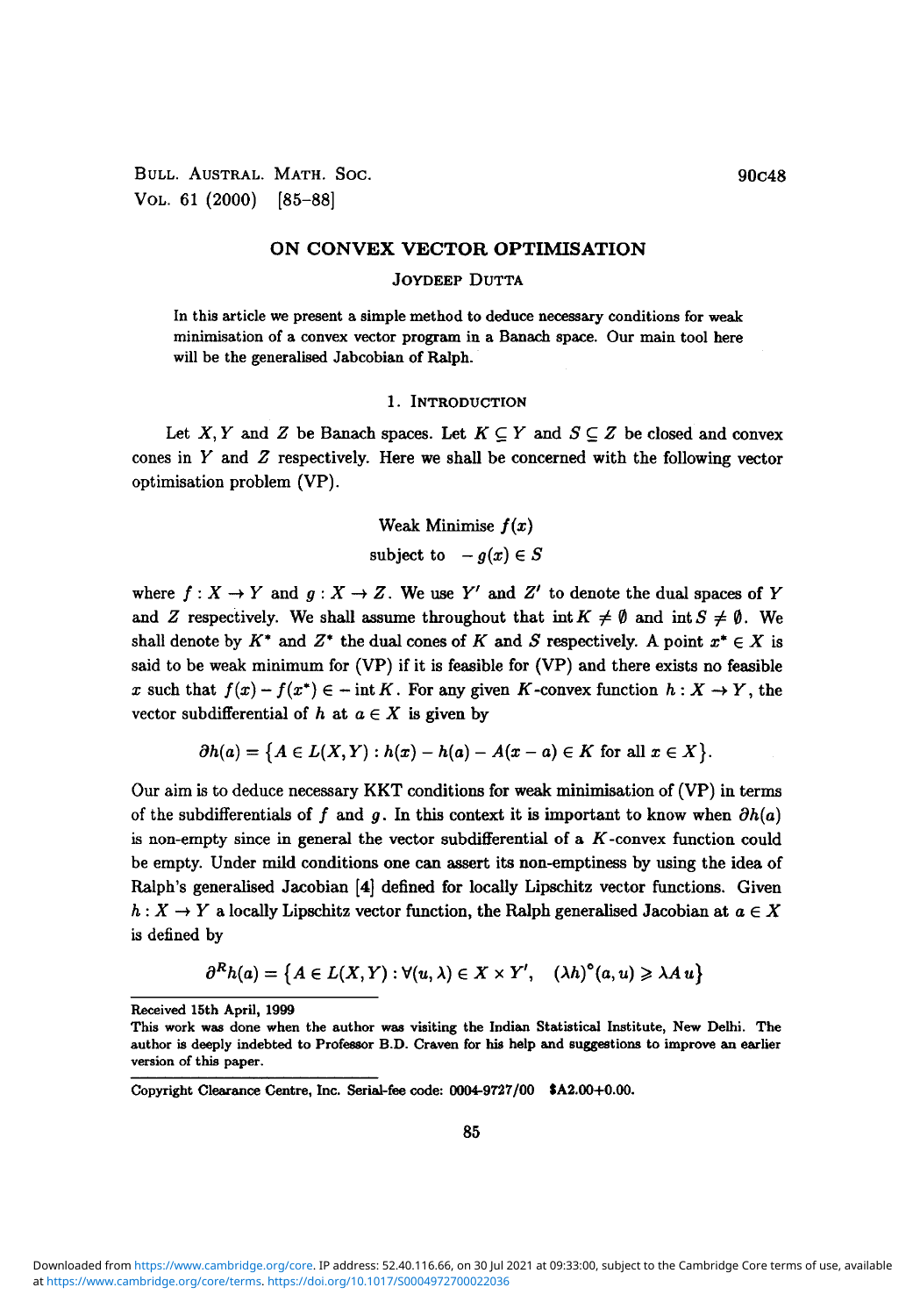$86$  J. Dutta [2]

where  $(\lambda h)^{\circ}(a, u)$  denotes the Clark generalised directional derivative [1] of the scalar locally Lipschitz function  $\lambda h$  at the point  $a \in X$  and in the direction u. It is known from [4] that when *Y* is a reflexive Banach space then  $\partial^R h(a)$  is a non-empty and weak operator compact subset of  $L(X, Y)$ . Though in general the Ralph's generalised Jacobian is different from the Clarke's generalised Jacobian [1]; the Ralph's generalised Jacobian coincides with the Clarke subdifferential when  $Y = R$ . (See [4].) Again when *Y* is reflexive, from Ralph [5] we have that for all  $\lambda \in Y'$  the subdifferential  $\partial^C(\lambda h)(a) = \lambda \partial^R h(a)$ , where  $\partial^C(\lambda h)(a)$  represents the Clarke subdifferential [1] of the scalar function  $\lambda h : X \to R$  at the point  $a \in X$ . For more details on the Ralph subdifferential see [4] and [5].

### 2. MAIN RESULTS

We begin this section by proving the following lemma.

**LEMMA** 2.1. Let  $f: X \to Y$  be a continuous K-convex function which is also *locally Lipschitz. Assume that Y is a reflexive Banach space. Then*  $\partial^R f(a) \subseteq \partial f(a)$ *for all*  $a \in X$ .

PROOF: Since *Y* is reflexive we know that [4]  $\partial^R f(a)$  is nonempty for all  $a \in X$ . Consider any  $A \in \partial^R f(a)$ . Then by the definition of the Ralph generalised Jacobian at  $a \in X$  we have that

for all 
$$
(u, \lambda) \in X \times Y'
$$
 we have  $(\lambda f)^{\circ}(a, u) \geq \lambda Au$ .

Since  $K^* \subset Y'$  we have that

for all 
$$
(u, \lambda) \in (X \times K^*)
$$
,  $(\lambda f)^{\circ}(a, u) \geq \lambda Au$ .

Again it is well known that for any  $\lambda \in K^*$  the function  $\lambda f : X \to R$  is a Lipschtiz convex function since  $f$  is a locally Lipschitz  $K$ -convex function. Hence the Clarke generalised derivative  $(\lambda f)^{\circ}(a, u)$  coincides with the one sided directional derivative  $(\lambda f)'(a, u)$  of the convex function  $\lambda f$ . This fact along with the convexity of  $\lambda f$  shows that

$$
\lambda f(x) - \lambda f(a) \geq (\lambda f)'(a, x - a) \geq \lambda A(x - a) \text{ for all } x \in X.
$$

Hence we have that

$$
\lambda f(x) - \lambda f(a) - \lambda A(x-a) \geqslant 0
$$

for all  $x \in X$  and for any  $\lambda \in K^*$ . By a standard separation argument we have that

$$
f(x)-f(a)-A(x-a)\in K \text{ for all } x\in X.
$$

this proves the lemma.  $\Box$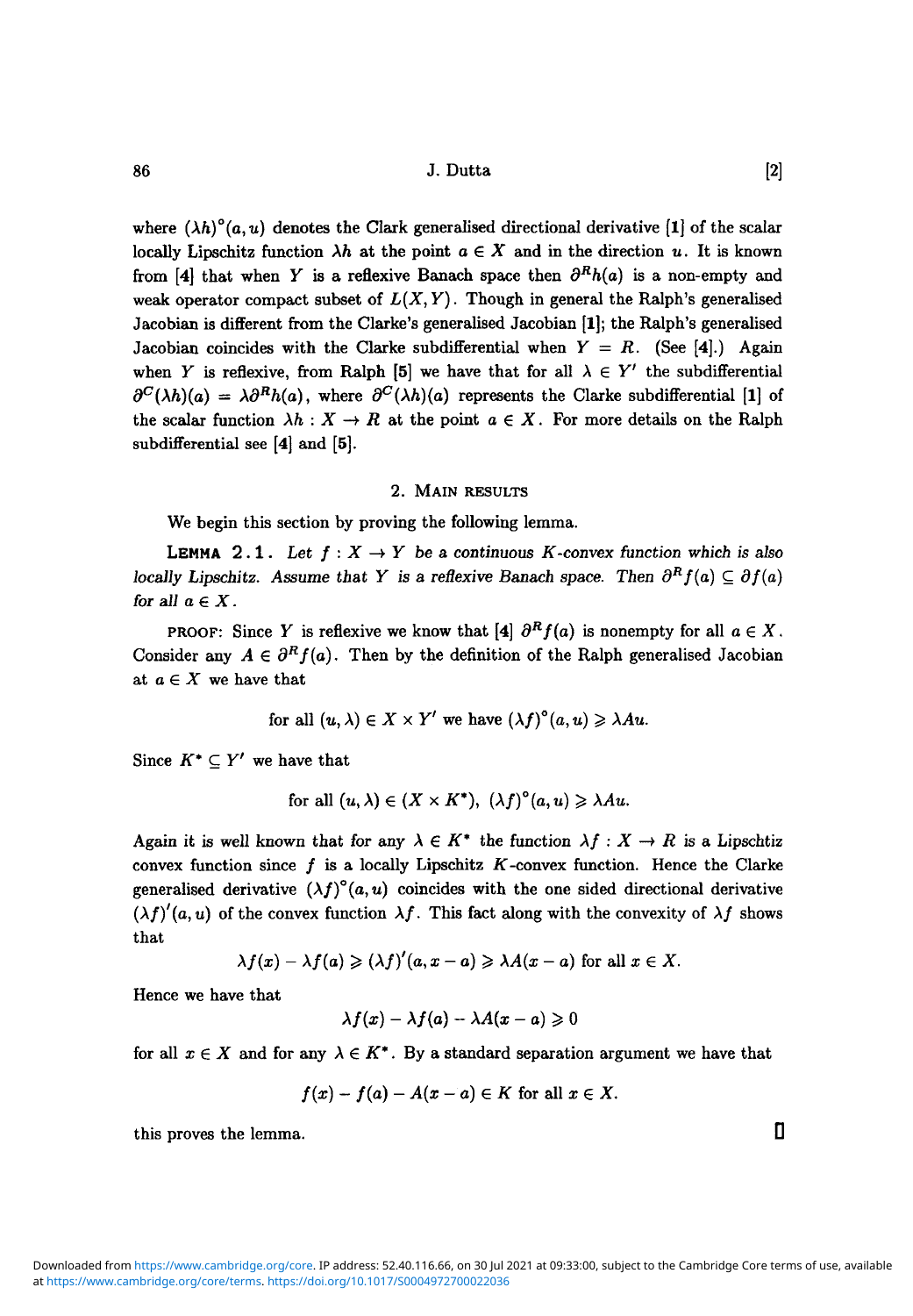[3] On convex vector optimisation 87

REMARKS. The above result additionally shows the conditions under which one can guarantee the nonemptiness of the convex vector subdifferential. In fact without assuming  $f$  to be a vector Lipschitz function we could have equivalently assumed that the closed and convex cone *K* is normal. In fact if  $Y = R^m$  and  $K = R^m_+$  then the subgradient of the vector convex function can be constructed from the subgradient of the component scalar functions. Let us mention that if  $f$  is Frechet differentiable at  $a \in \mathbb{R}^n$  then the Frechet derivative  $df(a) \in \partial f(a)$ . Moreover if K is pointed then  $\partial f(a) = \{df(a)\}\.$  Also note that the vector subdifferential  $\partial f(a)$  is a closed and convex subset in  $L(X, Y)$ .

In the context of the non-emptiness of the vector subdifferential in Banach spaces it is important to note the work due to Craven and Glover [3] where they have used a different approach to prove the non-emptiness of the vector subdifferential of a convex vector function. One of the major assumptions considered in Craven and Glover [3, Theorem 3.1] is the fact that the function is densely Gateaux differentiable in the sense that the set of non-Gateaux differentiability forms a thin set. Craven and Glover define a vector subdifferential and then show that the convex vector subdifferential contains the vector subdifferential they define. For more details see Craven and Glover [3]. Our approach differs from that of Craven and Glover in that it does not require the notion of dense Gateaux differentiability in the sense mentioned above. It is also interesting to note that [3, Theorem 3.1] can be deduced from [3, Lemma 4] and the above lemma.

THEOREM 2.1 . *Consider the vector program (VP), in which Y and Z are* reflexive Banach spaces,  $K \subseteq Y$  and  $S \subseteq Z$  are closed convex cones with interior,

> $f: X \to Y$  is locally Lipschitz and K-convex,  $g: X \to Y$  is locally Lipschitz and S-convex.

*Let*  $x^* \in X$  be a weak minimum for (VP). Then there exist  $(0,0) \neq (\tau, \lambda) \in K^* \times S^*$ *such that*

- (i)  $0 \in \tau \partial f(x^*) + \lambda \partial G(x^*)$
- (ii)  $\lambda g(x^*)=0$ .

PROOF: Since *Y* and *Z* are reflexive Banach spaces it is clear that  $\partial^R f(x^*)$  and  $\partial^R g(x^*)$  are nonempty. Since  $x^*$  is a weak minimum the following system

$$
-\bigl(f(x)-f(x^*),\,\,g(x)\bigr)\in{\rm int}\,(K^*\times S^*),\quad x\in X
$$

has no solutions. By using Craven's Basic Alternative Theorem (see [2, Theorem 2.1]) it can be shown that there exists  $(0,0) \neq (\tau, \lambda) \in (K^* \times S^*)$  such that  $x^*$  minimises the scalar Lagrangian function  $L(., \tau, \lambda)$  where  $L(x, \tau, \lambda) = \tau f(x) + \lambda g(x)$  and additionally